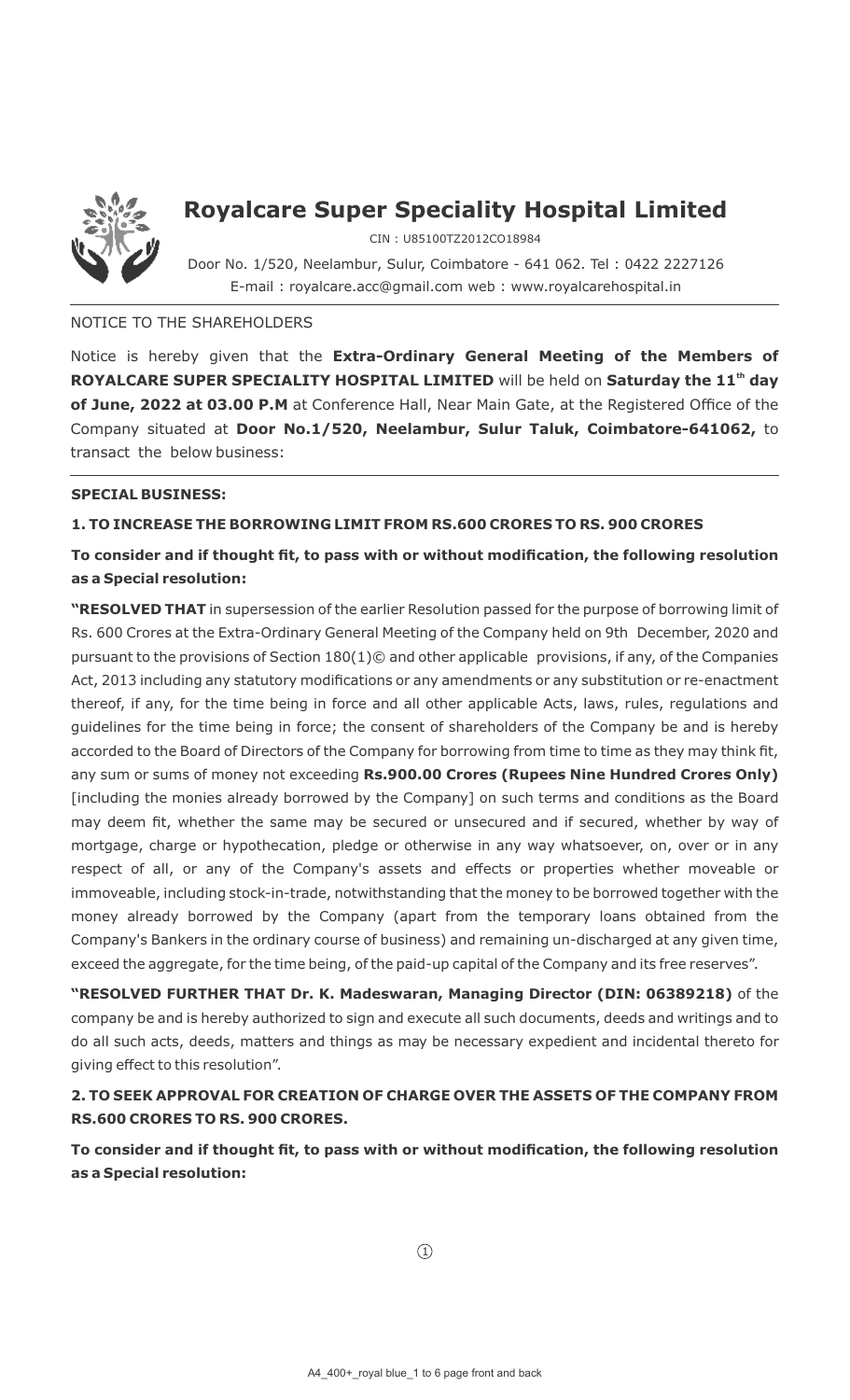**"RESOLVED THAT** in supersession of the earlier Resolution passed for the purpose of creation of charge over the assets of the company for Rs.600 Crores at the Extra-Ordinary General Meeting of the Company held on 9th December, 2020 and pursuant to the provisions of Section 180(1)(a) and all other applicable provisions, if any, of the Companies Act, 2013 and subject to the approvals, consents, permissions and sanctions as may be necessary from the concerned Statutory Authorities and subject to such terms and conditions as may be imposed by them, consent of shareholders of the Company be and is hereby accorded to authorise the Board of Directors of the Company (hereinafter referred to as "the Board" which expression shall also include a committee thereof), to mortgage / charge and / or also to create liens, charges and all other encumbrances of whatsoever nature on all or any of the Company's immovable and movable properties and the whole or substantially the whole of all or any of the undertakings of the Company, where-so-ever situate, present and future, together with power to take over the management of the business and concern of the Company in certain events, in such form and in such manner as the Board may think fit and proper, in favour of Banks / Institutions / other lenders / trustees of the holders of securities, aggregating to a nominal value not exceeding **Rs. 900.00 Crores (Rupees Nine Hundred Crores Only)** [including the money already borrowed by the Company] to be issued from time to time in one or more tranches under its borrowing powers, to secure the principal amount together with interest, compound interest and all costs, charges and expenses and all other monies as may become due and payable by the Company, in that behalf and to vary or modify existing securities, from time to time, in such manner and in such form on all or any of the properties or part of any of the property and the undertakings of the Company, both present and future, as may be decided by the Board and as agreed to by the said banks / institutions / other lenders / trustees of the holders of securities issued hereunder and the existing or future series of debentures / bonds or other lenders, bankers and Financial Institutions, both present and future, to secure existing series of debentures, loans, financial facilities as may be obtained by the Company from time to time and as may be deemed appropriate by the Board".

**"RESOLVED FURTHER THAT Dr. K. Madeswaran, Managing Director (DIN: 06389218)** of the company be and is hereby authorized to finalise with Banks/Financial Institutions the documents for creating aforesaid mortgage and/or the charge and to sign and execute all such documents, deeds and writings and to do all such acts, deeds, matters and things as may be necessary expedient and incidental thereto for giving effect to this resolution".

## **3. TO SEEK APPROVAL FOR GIVING THE CORPORATE GUARANTEE IN CONNECTION WITH CREDIT FACILITY GRANTED BY HDFC BANK LTD TO M/S. RMC MEDICAL SERVICES PRIVATE LTD.**

To consider and if thought fit, to pass with or without modification(s), the following resolution as **a Special Resolution:**

**RESOLVED** that pursuant to Section 185 & 186 and other applicable provisions if any, of the Companies Act, 2013, including and statutory modifications or re-enactments thereof, for the time being in force, read with relevant rules framed thereunder and subject to such approvals, consents, sanction and permissions as may be necessary, consent of the members be and is hereby accorded to provide Corporate Guarantee to **M/S. RMC MEDICAL SERVICES PRIVATE LTD, No. 377, Dr.Nanjappa Road, Gandhipuram, Coimbatore-641018** (hereinafter referred to as "borrowing Company") **in favour of HDFC Bank Ltd to the extent of Rs 35.69 Crores (Rupees Thirty Five Crores and Sixty Nine Lakhs Only)** to be utilised for the principal business of the borrowing company, a company in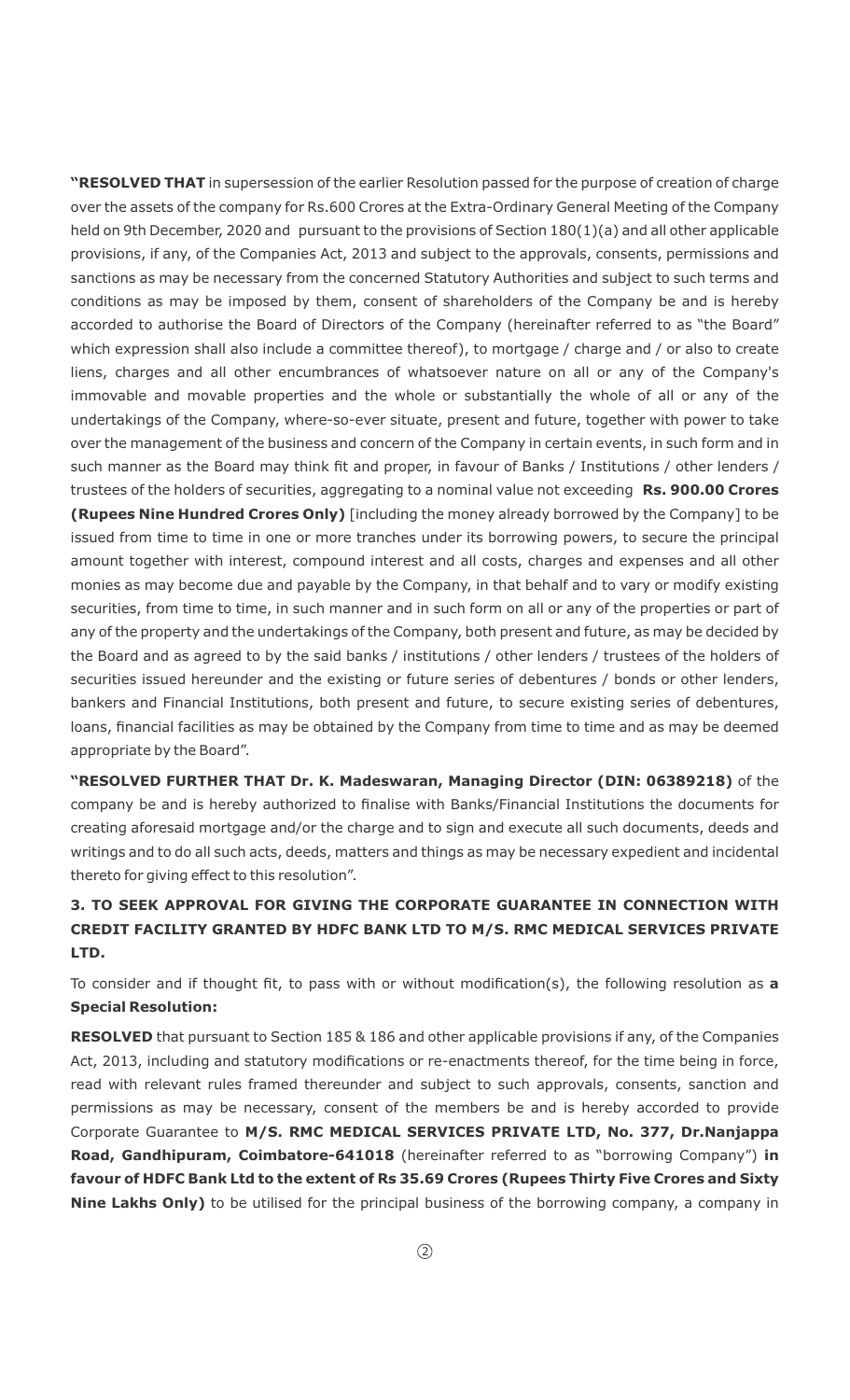which the director(s) of the company is interested in."

**FURTHER RESOLVED THAT** for the purpose of giving effect to the foregoing resolution, the Board of Directors of the company (hereinafter referred to as the " Board", which term shall be deemed to include any committee thereof) be and is hereby authorize to negotiate, finalise and agree the terms and conditions of the aforesaid loan, and to take all necessary steps, to execute all such documents, deeds, and instruments, and writing to do all such acts, deeds and things in order to comply with all the legal and procedural formalities and to do all such acts, deeds or things incidental or expedient thereto, as the Board, may think fit and suitable.

**RESOLVED FURTHER THAT** Dr. K. Madeswaran, Managing Director (DIN: 06389218) and or Dr.K. Chockalingam, Director (DIN: 02558069) of the company be and are hereby authorized to sign and execute all such documents, deeds, necessary E- Form with appropriate authorities and to do all such

For and on Behalf of the Board

Place: Coimbatore Date: 28.04.2022

(Sd/-) **K. Rangasamy** Company Secretary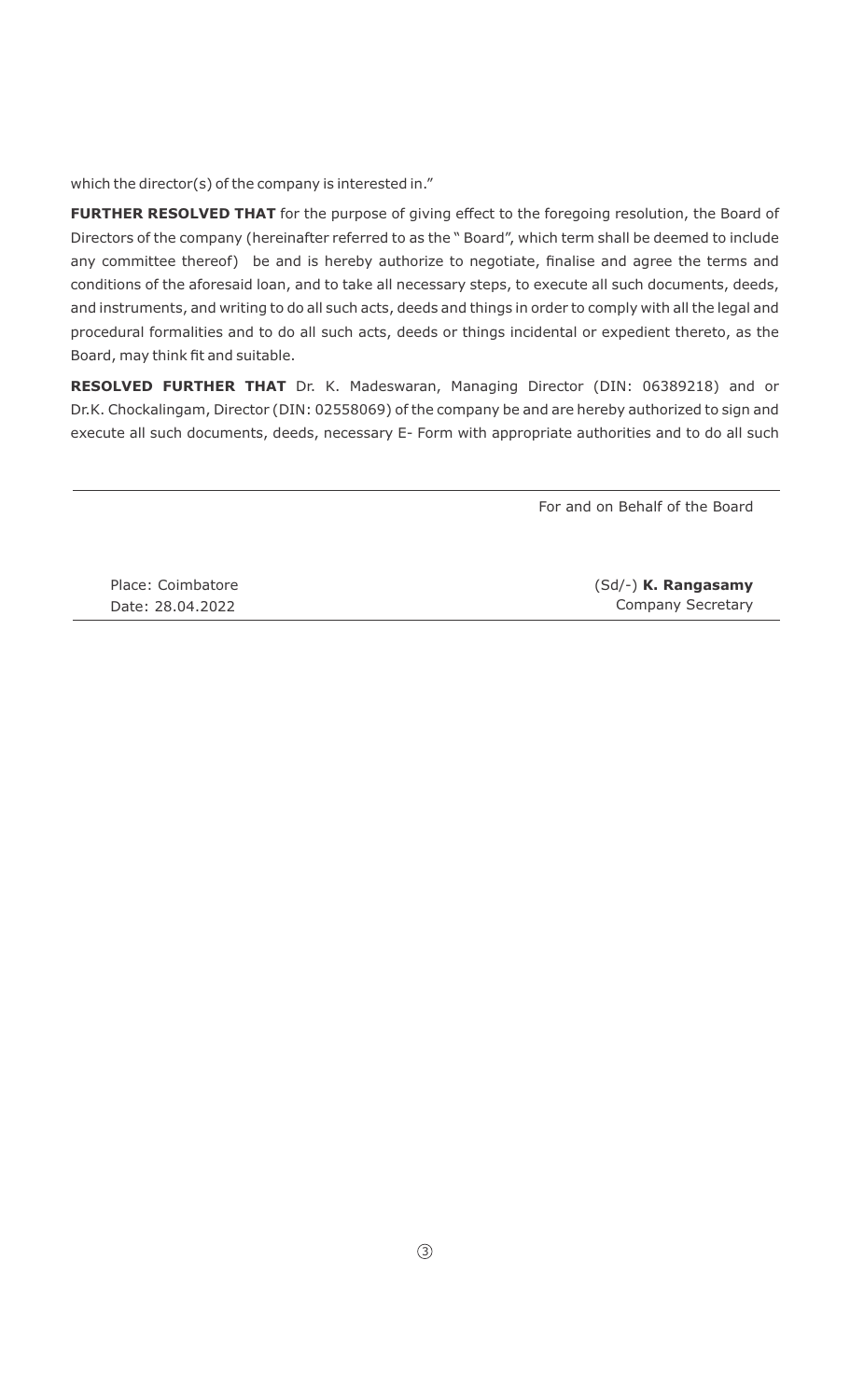#### **NOTES:**

- 1. A member entitled to attend and vote is entitled to appoint a proxy to attend and vote instead of himself / herself, and the proxy need not be a member.
- 2. Proxies, in order to be effective, should be duly stamped, completed, signed and deposited at the Registered Office of the company not less than 48 hours before the meeting. A Proxy form is sent herewith. Proxies submitted on behalf of the companies, societies etc., must be supported by an appropriate resolution/authority, as applicable.
- 3. The Explanatory Statement pursuant to Section 102 of the Companies Act, 2013, which sets out details relating to Special Business at the meeting, is annexed hereto.
- 4. Members are requested to bring their copy of notice of the E.G.M. The Members/Proxies should bring the Attendance Slip sent herewith duly filled in for attending the meeting.
- 5. Corporate Members intending to send their authorised representatives to attend the Meeting pursuant to section 113 of the Companies Act, 2013 are requested to send to the Company, a certified copy of the relevant Board Resolution together with their respective specimen signatures authorizing their representative(s) to attend and vote on their behalf at the Meeting.
- 6. During the period beginning 24 hours before the time fixed for the commencement of the meeting and ending with the conclusion of the meeting, a member would be entitled to inspect the proxies lodged at any time during the business hours of the Company, provided that not less than three days of notice in writing is given to the Company
- 7. The members, holding shares in physical form, are requested to intimate any change in their addresses or bank details to the Company or its Registrar and Transfer Agent (RTA) viz. S.K.D.C Consultants Limited, "Surya" 35, Mayflower Avenue, Behind Senthil Nagar, Sowripalayam Road, Coimbatore – 641028, Those holding shares in dematerialized form may intimate any change in their addresses or bank details/mandates to their Depository Participants (DP) immediately.
- 8. Documents referred to in the Notice and the Explanatory Statement attached hereto are available for inspection by the shareholders at the Registered Office of the Company during business hours on any working day up to and including the date of the Extra Ordinary General Meeting of the Company.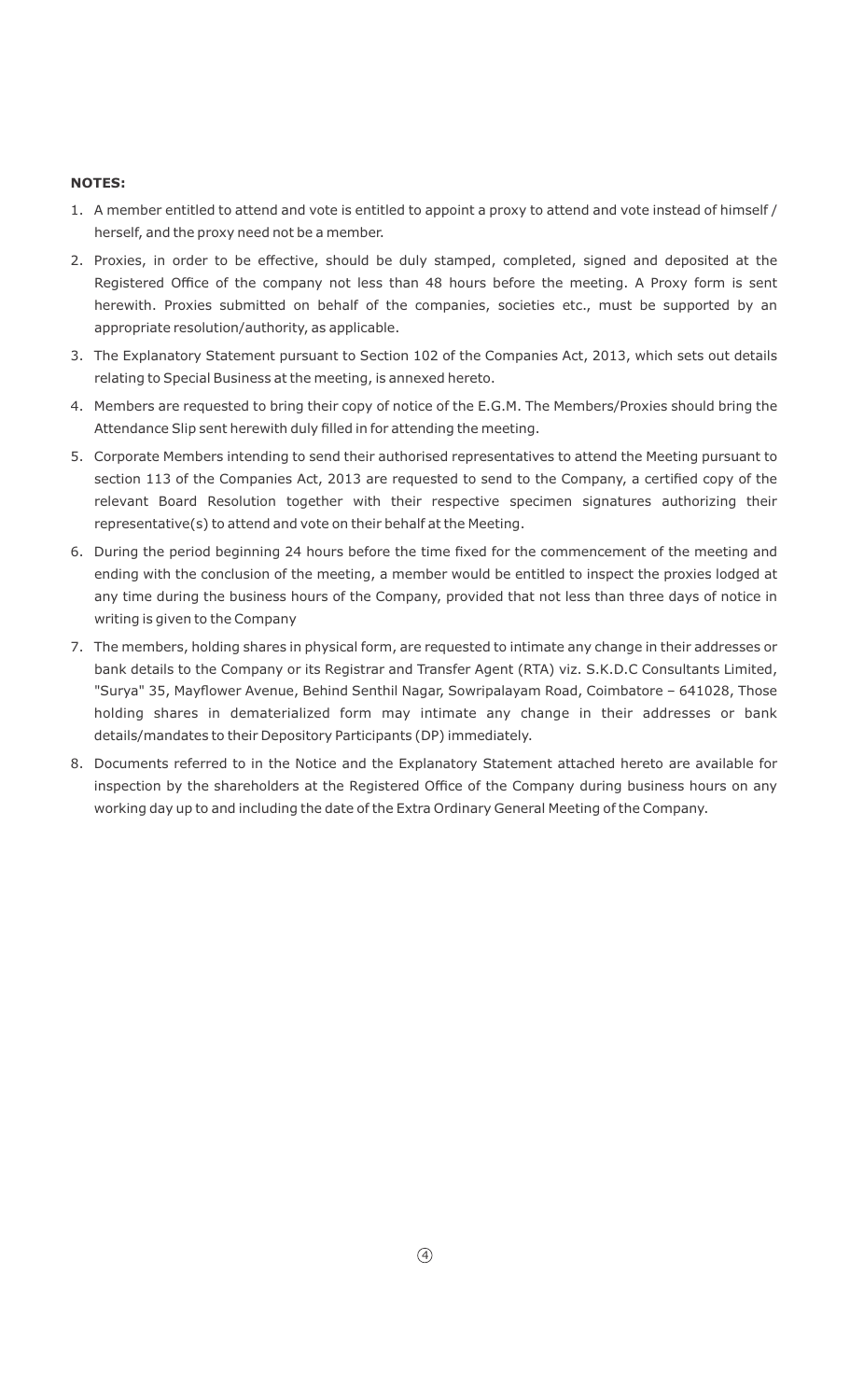#### **EXPLANATORY STATEMENT :**

#### **ITEM NO. 1 & 2**

## **TO INCREASE THE BORROWING POWER AND CREATION OF CHARGE OVER THE ASSETS OF THE COMPANY.**

As per the provisions of Section 180(1)© of the Companies Act, 2013, the Board can borrow money subject to the condition that the money to be borrowed together with the monies already borrowed by the Company (apart from the temporary loans obtained from the Company's bankers in the ordinary course of business) shall not exceed the aggregate, for the time being, of the paid-up share capital and free reserves, that is to say, reserves not set apart for any specific purpose unless the Shareholders have authorized the Board to borrow the monies up to some higher limits. As per the resolution to be passed by members of the company, the Board is empowered to borrow up to a sum of **Rs.900.00 Crores (Rupees Nine Hundred Crores Only)** [including the monies already borrowed by the Company].

The members may aware that in pursuance of the provisions of Section 180 of the Companies Act, 2013, the consent of the members of the Company by way of Special Resolution at the Extra-Ordinary General Meeting held on 9th December, 2020 have been obtained that the Board of Directors to exercise, the powers to borrow for the purpose of business apart from temporary loans obtained from the Company's Bankers in the ordinary course of business, a sum or sums of money not exceeding Rs. 600 Crore (Rupees Six Hundred Crore only).

In order to finance the growth in the business of the Company, it is proposed to enhance the power of Board of Directors to borrow up to a sum not exceeding **Rs.900 Crores (Rupees Nine Hundred Crores Only)** [including the monies already borrowed by the Company] in terms of Section 180(1) (c) of the Companies Act, 2013. Hence, the approval of the members of the Company is being sought for the resolution set-out under Item no.1 by way of Special Resolution.

In view of aforesaid proposal to borrow funds from time to time, the Company may have to secure the borrowing by way of mortgage / charge over all or any part of the movable and / or immovable properties of the Company and as per the provisions of Section 180(1)(a) of the Companies Act, 2013 the mortgage or charge on all or any part of the movable and /or immovable properties of the Company, may be deemed as disposal of the whole, or substantially the whole, of the undertaking of the Company subject to the prior approval of members in the Extra-Ordinary General Meeting by way of Special Resolution.

None of the Directors or the Key Managerial Personnel of the Company including their relatives are in any way concerned or interested in the resolutions.

The Board recommends the special resolution set out in Item no. 1 & 2 of notice for the approval of the members.

#### **ITEM NO.3**

## **TO SEEK APPROVAL FOR GIVING CORPORATE GUARANTEE TO HDFC BANK LTD ON BEHALF OF M/S. RMC MEDICAL SERVICES PRIVATE LTD.**

Based on the request from **M/S. RMC MEDICAL SERVICES PRIVATE LTD,** the Board of Directors during their meeting held on 28.04.2022, has decided, subject to approval of the shareholders of the company to **provide Corporate Guarantee limits of Rs.35.69 Crores** for credit facility granted by HDFC Bank Ltd, 590, DB Road, Near to Savitha Hall, Coimbatore- 641 002 to **M/S. RMC MEDICAL SERVICES PRIVATE LTD ("Borrowing Company")** and being utilised for its principal business activities.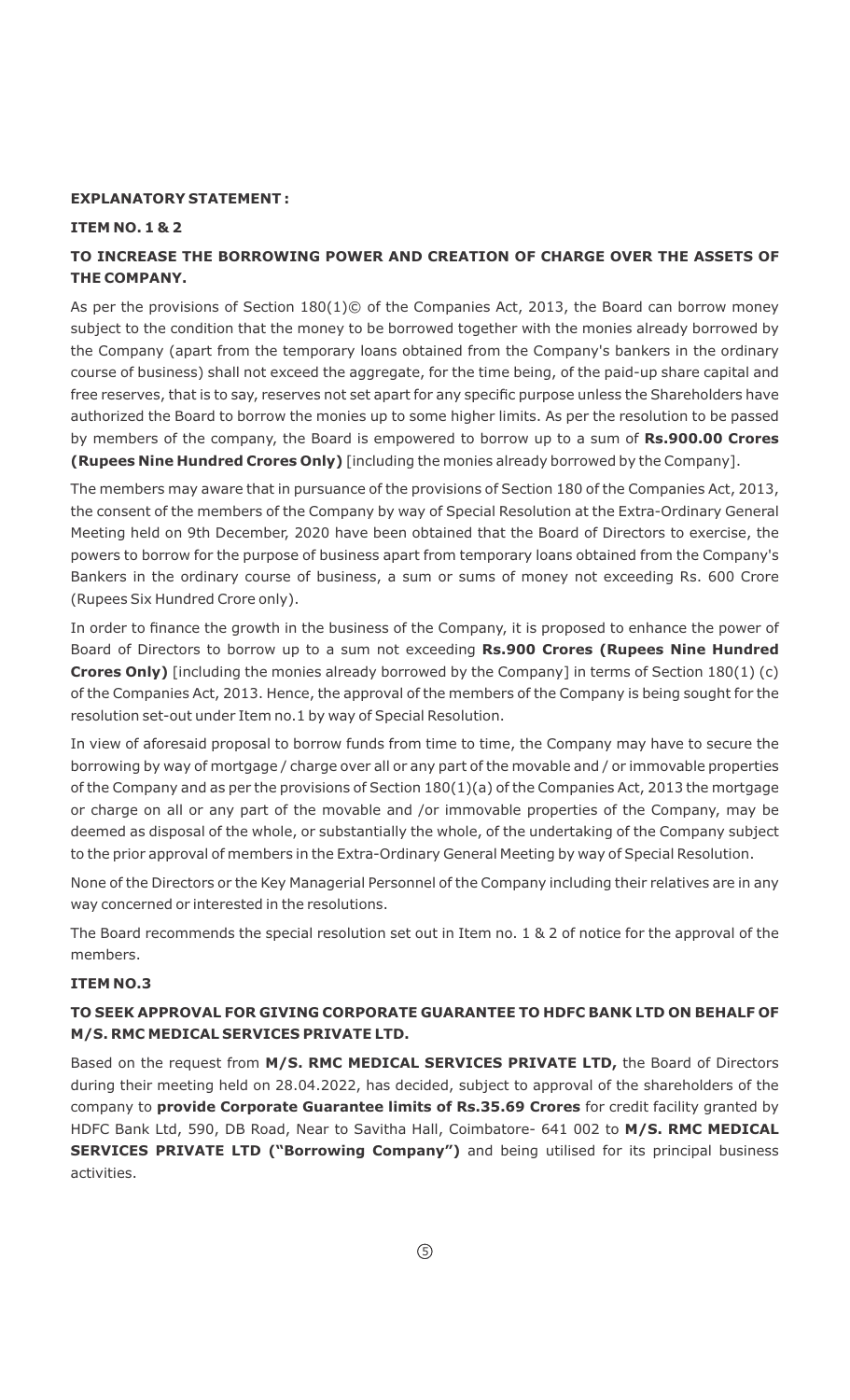**Dr. K. Madeswaran, Managing Director (DIN: 06389218)** and **Dr.K. Chockalingam, Director (DIN : 02558069)** of the company are also Directors of **M/s. RMC MEDICAL SERVICES PRIVATE LTD** and they may be deemed to be interested in the proposed transaction.

Accordingly, necessary resolution is being placed by considering the above corporate guarantee limit of Rs. 35.69 Crores and interested directors, for the approval of the members of the company as required under section 185 (2) & 186 (2) of the Companies Act, 2013.

None of the Directors or the Key Managerial Personnel of the Company including their relatives are in any way concerned or interested in the resolution except **Dr. K. Madeswaran, Managing Director (DIN: 06389218) and Dr.K. Chockalingam, Director (DIN : 02558069)** are concerned or interested in this resolution

For and on Behalf of the Board

Place: Coimbatore Date: 28.04.2022

(Sd/-) **K. Rangasamy** Company Secretary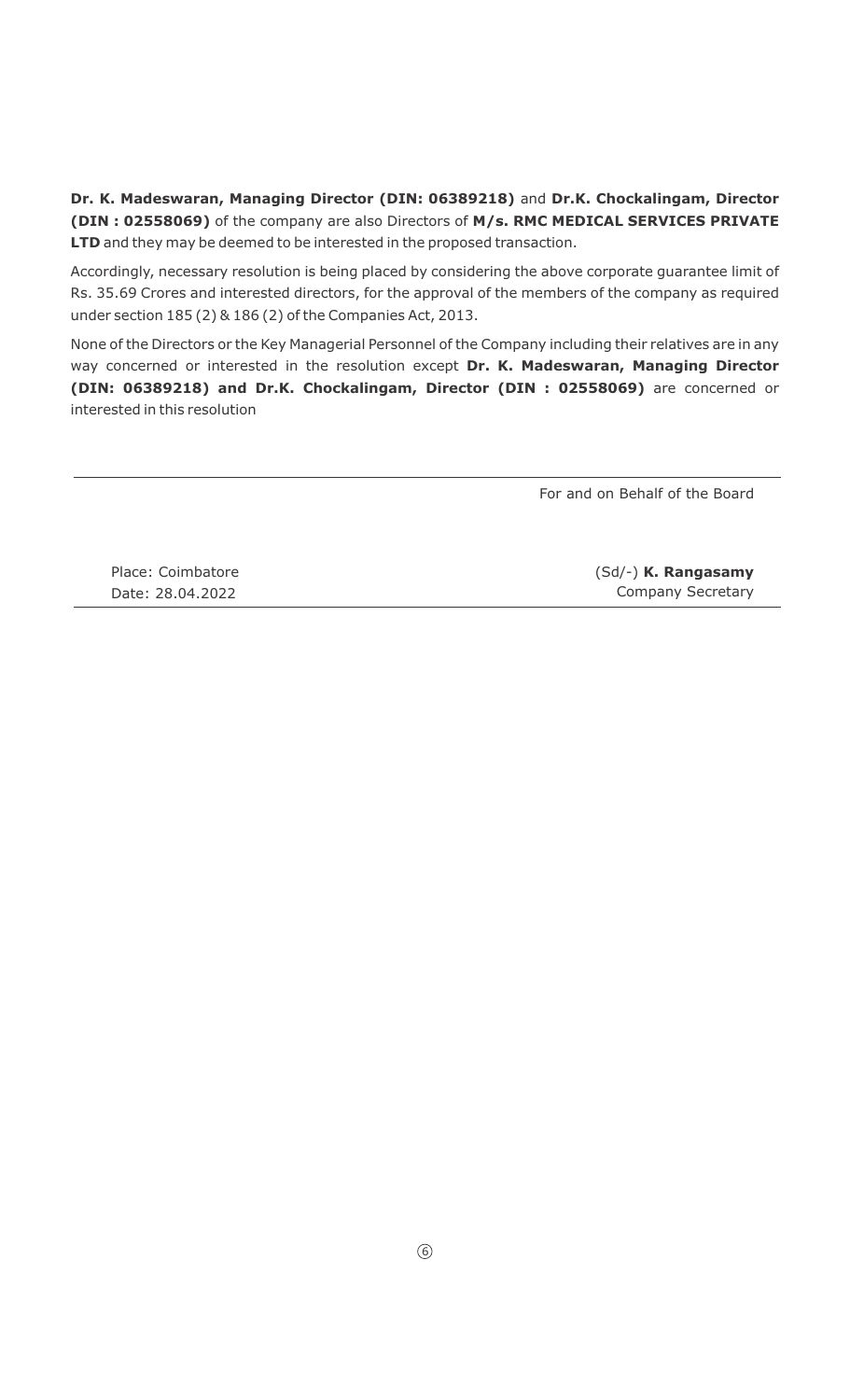

# **Royalcare Super Speciality Hospital Limited**

CIN: U85100TZ2012PLCO18984

Door No. 1/520, Neelambur, Sulur, Coimbatore - 641 062

## **ATTENDANCE SLIP**

### **EXTRA-ORDINARY GENERAL MEETING**

| Folio No. /<br>Demat A/c. No. |  |
|-------------------------------|--|
| No. of Shares                 |  |
| Name of the Member            |  |
|                               |  |
| Name of the Proxy             |  |
|                               |  |
|                               |  |

I hereby record my presence at the EXTRA-ORDINARY GENERAL MEETING of the company held at **CONFERENCE HALL, NEAR MAIN GATE AT THE REGISTERED OFFICE OF THE COMPANY SITUATED AT DOOR NO.1/520, NEELAMBUR, SULUR, COIMBATORE - 641062.** on Saturday,  $11<sup>th</sup>$  June, 2022 at 3.00 P.M.

Member's / Proxy's Signature

**Please fill this attendance slip and hand it over at the entrance of the hall. Note:**

X

X